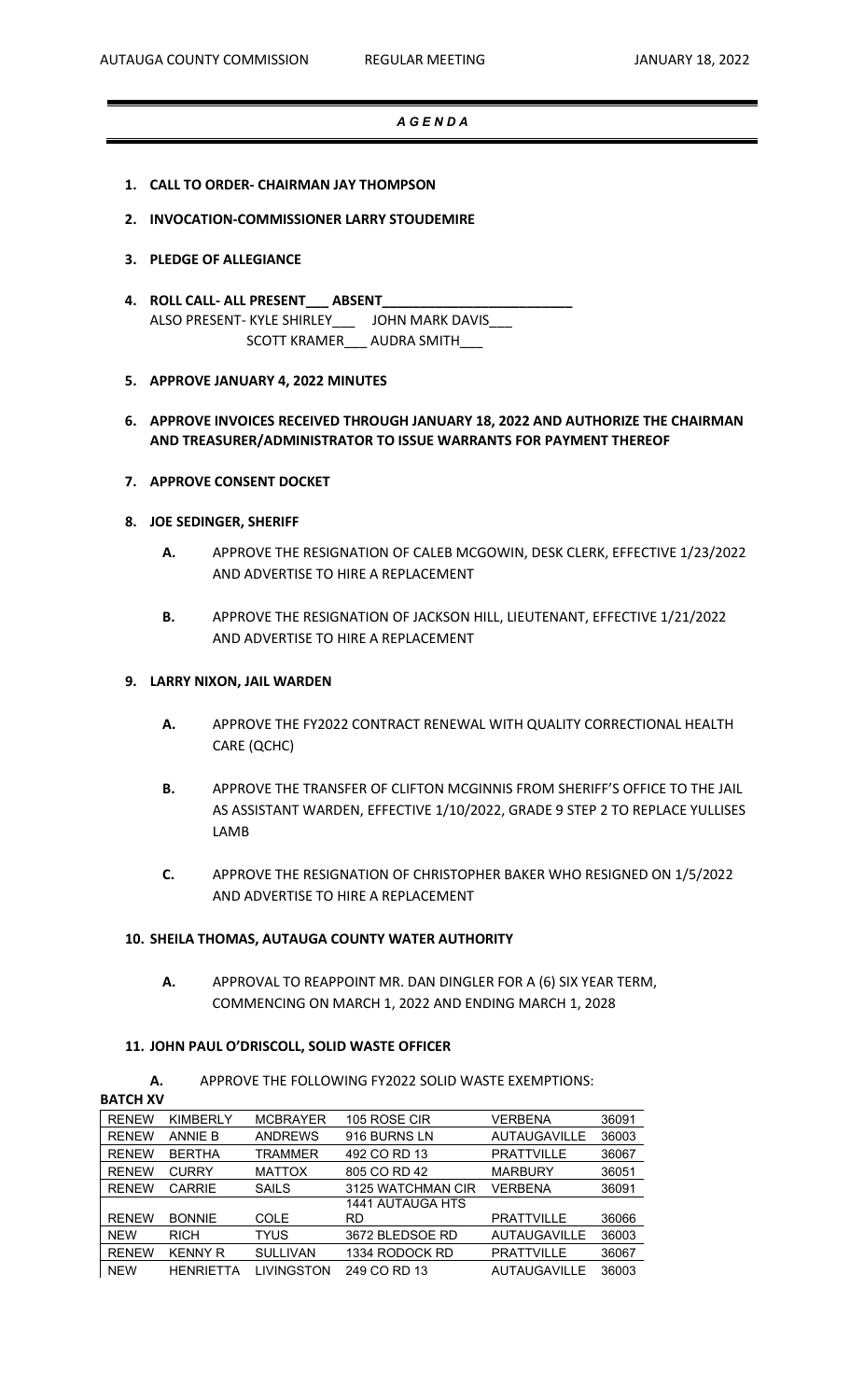# **12. JOHN MARK DAVIS, COUNTY ENGINEER**

- **A.** APPROVAL TO HIRE ROBERT ELLZEY, ASSISTANT ENGINEER (EIT), GRADE 10: STEP 8 EFFECTIVE FEBRUARY 7, 2022 (pending drug test/background check) TO REPLACE JACOB THOMAS WHO RESIGNED
- **B.** APPROVAL TO PURCHASE A USED 2005 BOBCAT SKID STEER LOADER WITH A FRONT ROTARY CUTTER FROM ADECA

## **13. SCOTT KRAMER, ADMINISTRATOR**

**A.** APPROVE ARROW DISPOSAL SERVICES, INC. CONTRACT

## **14. EXECUTIVE SESSION**

- **15. COMMENTS AND DISCUSSIONS**
- **16. ADJOURN MEETING**